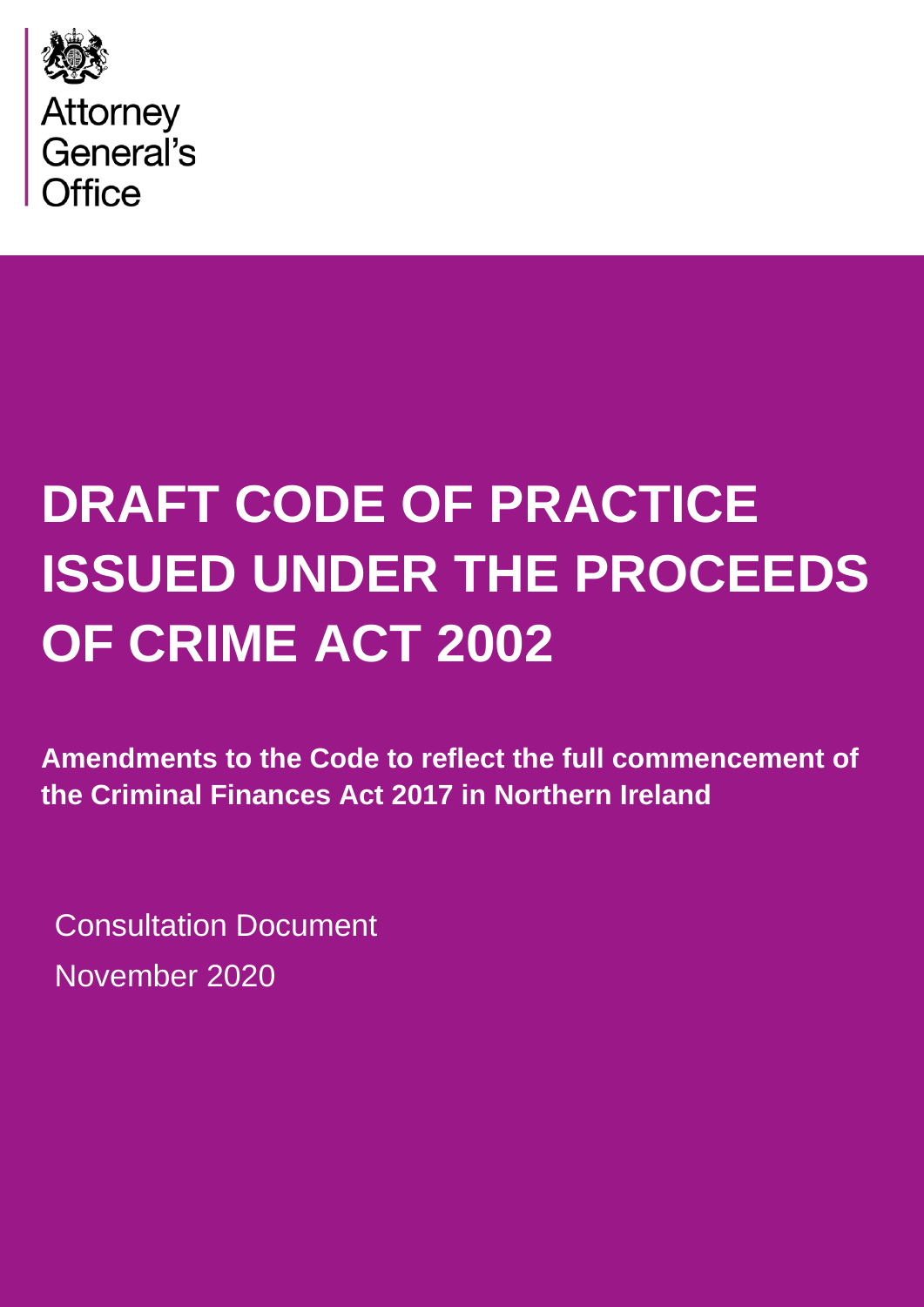

## **Contents**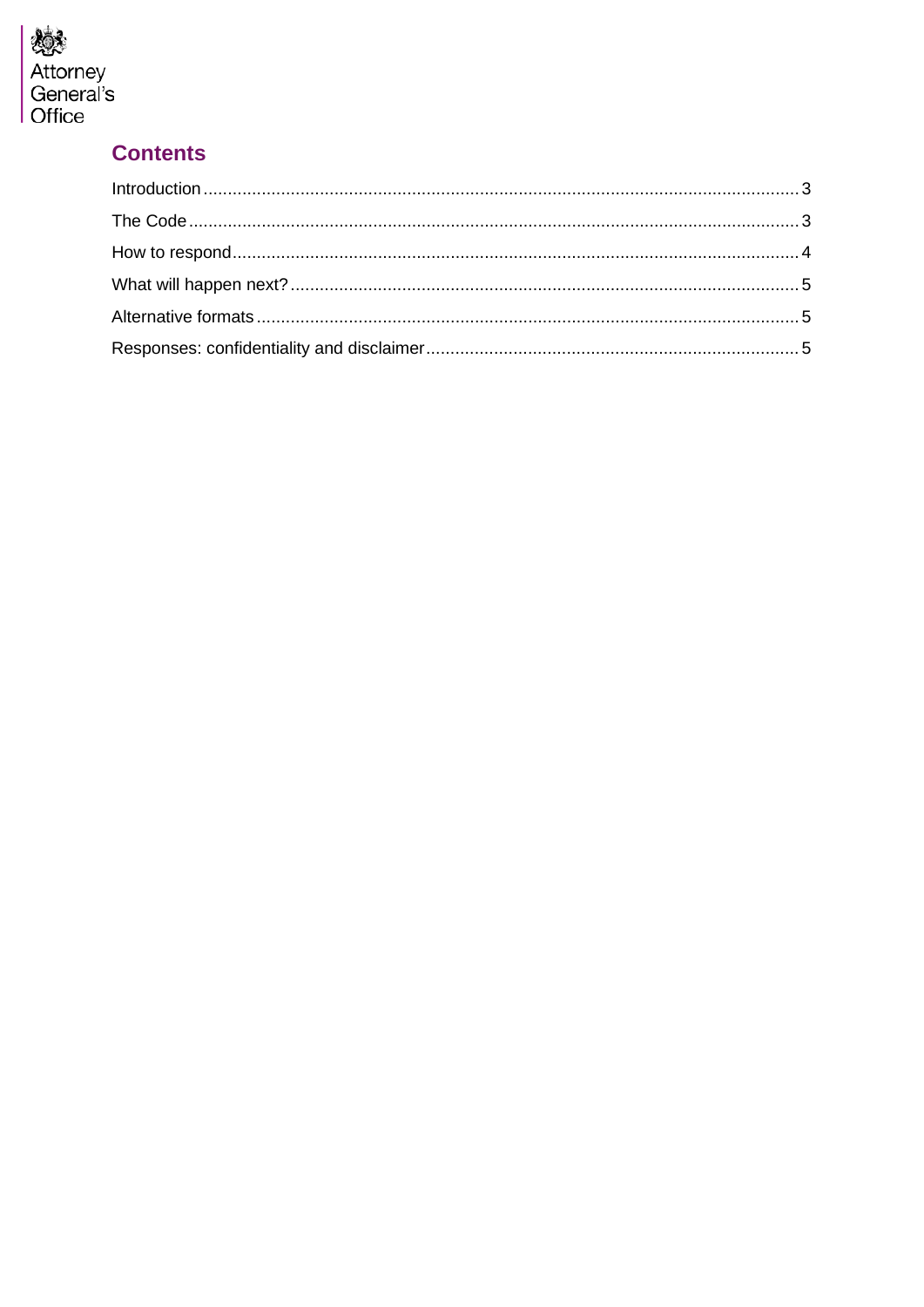

#### <span id="page-2-0"></span>**Introduction**

- 1. The Proceeds of Crime Act 2002 (POCA) contains a comprehensive legal framework for investigating, and the recovery of, the proceeds of crime. The Criminal Finances Act 2017 (CFA) added to the asset recovery and investigation powers in POCA and was commenced in England and Wales and Scotland in April 2017. The operation of certain powers within POCA, including those inserted by the CFA, are subject to Codes of Practice issued by the Home Secretary, the Attorney General for England and Wales and the Advocate General for Northern Ireland, the Department of Justice, Northern Ireland, and Scottish Ministers.
- 2. The existing guidance needs to be updated in advance of the full commencement of the CFA amendments to POCA in Northern Ireland. Please note that the CFA's amendments will not be commenced in Northern Ireland until the relevant secondary legislation is passed in Parliament and by the Northern Ireland Assembly.
- 3. POCA provides that when a Code of Practice is revised, the relevant authorities must prepare and publish a draft, they must consider any representations made and modify the Codes as appropriate, and they must lay the Codes before Parliament or the Northern Ireland Assembly (as appropriate) for approval.

### <span id="page-2-1"></span>**The Code**

4. This consultation seeks views on one Code, issued by the Attorney General for England and Wales and Advocate General for Northern Ireland under section 377A of POCA. The Code provides guidance for prosecutors in England, Wales, and Northern Ireland on the exercise of the investigation powers in Chapter 2, Part 8 of POCA. The Code will replace earlier Codes issued under section 377A of POCA. The revised Code relates to the whole of the UK, and the only significant amendments to the Code are those that seek to apply the CFA to officers operating in Northern Ireland.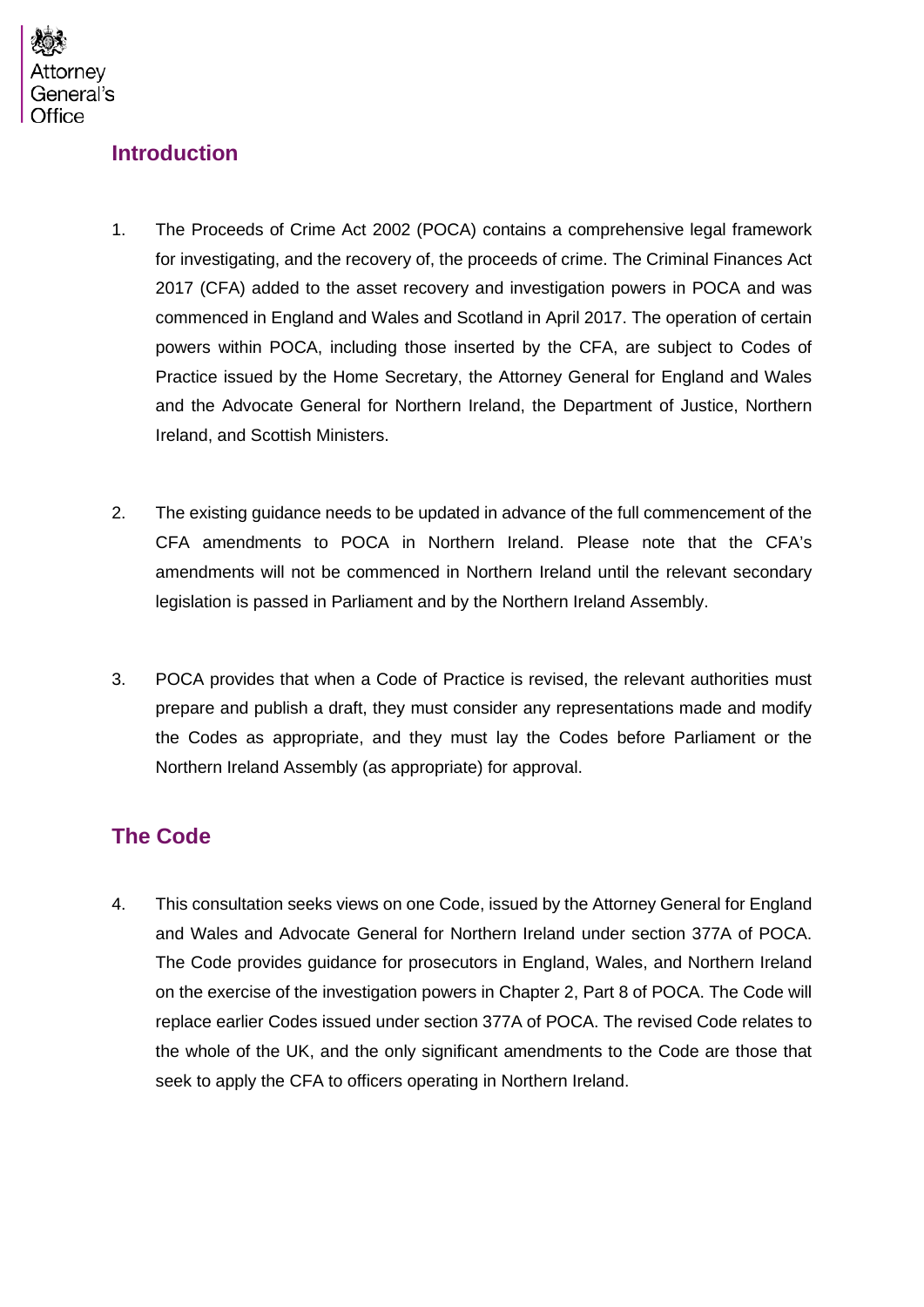

- 5. The Home Office and the Department of Justice, Northern Ireland, have published consultations in tandem with this one, which seek views on eight further Codes.
- 6. Where an officer subject to the Codes fails to comply with any provision of any Code they would not, by reason of that failure alone, be liable to any criminal or civil proceedings, but the Code is admissible as evidence in such proceedings.

#### <span id="page-3-0"></span>**How to respond**

- 7. The consultation is open to other Government departments, interested organisations using these powers, and the public via the Attorney General Office's website. The two other consultations issued by the Home Office and the Department of Justice, Northern Ireland, are available on their websites.
- 8. The consultation is in respect of the draft revised Code governing the exercise of the powers provided by the CFA in Northern Ireland. The consultation does not seek views on the powers themselves or their commencement in Northern Ireland. Respondents should be aware of this distinction in making specific comments and suggestions. The Code is intended to be self-explanatory and so we would welcome views on any passages that are confusing or lacking in clarity. In particular, we would welcome answers to the following questions:
	- **Question 1:** Do you have any comments about the proposed amendments to the Code?
	- **Question 2:** Will the proposed amendments to the Code have an adverse impact on your organisation?
- 9. **The closing date for comments is 22 January 2021**.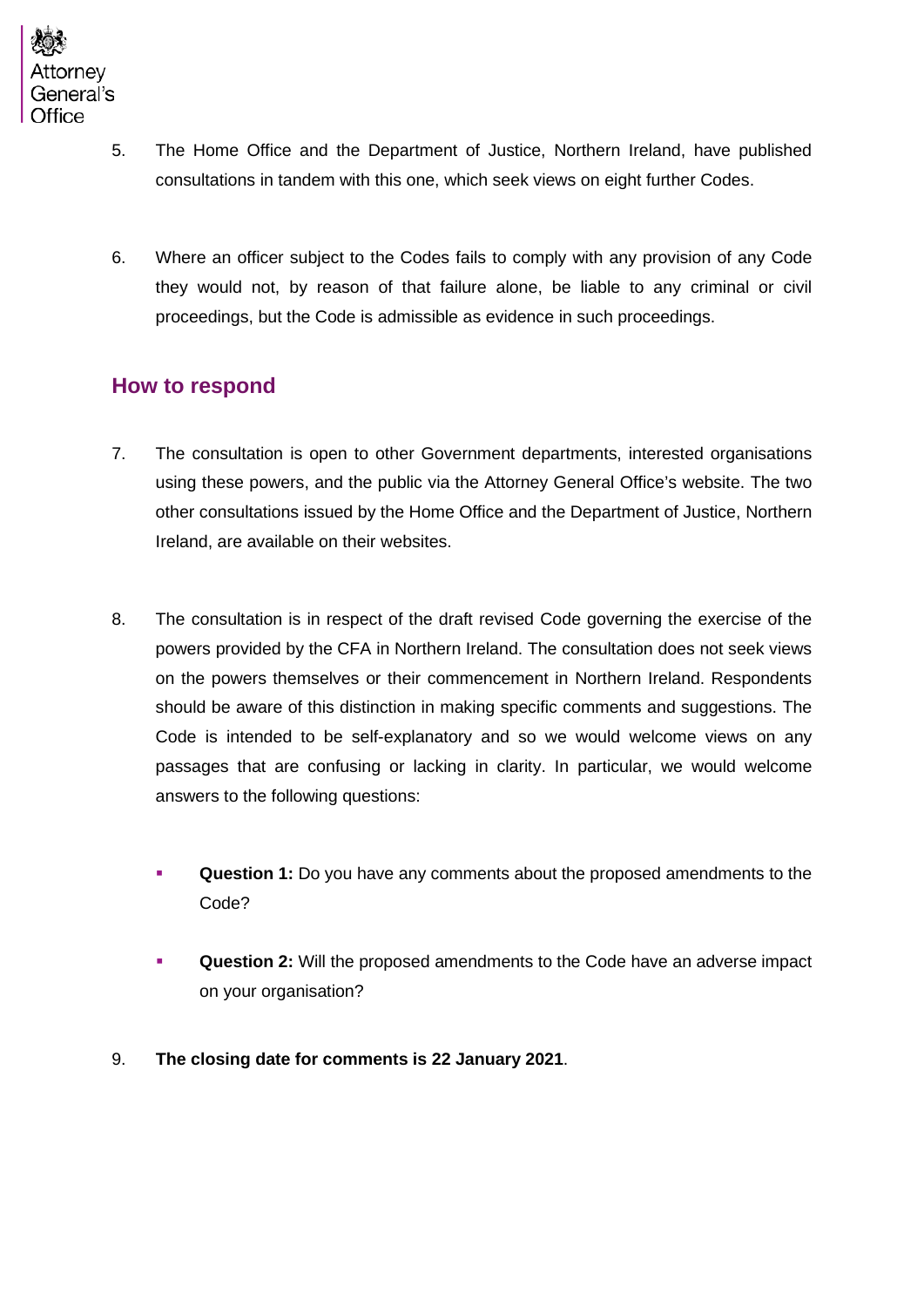

- 10. There are a variety of ways in which you can provide us with your views. Given the current situation with Covid-19, we would appreciate consultation responses being sent via email to: [CFAconsultation@attorneygeneral.gov.uk.](mailto:CFAconsultation@attorneygeneral.gov.uk)
- 11. Alternatively, you can write to us at:

POCA Code of Practice consultation Attorney General's Office 102 Petty France London SW1H 9EA

12. If we believe that your response relates to the Codes of Practice issued by the Home Office or the Department of Justice, Northern Ireland, we will share your response with the relevant department.

#### <span id="page-4-0"></span>**What will happen next?**

13. We will consider the responses to this consultation and modify the draft Code if appropriate. We will then lay the relevant Code in Parliament for debate, under cover of a statutory instrument. If Parliament approves the Code and statutory instrument, the Code will come into force. Its coming into force will be synchronised with the commencement of the powers to which they relate in Northern Ireland.

#### <span id="page-4-1"></span>**Alternative formats**

14. You should also contact us as specified above should you require a copy of this consultation paper in any other format, e.g. Braille, large font, or audio.

#### <span id="page-4-2"></span>**Responses: confidentiality and disclaimer**

15. The information you send us may be passed to colleagues within the Government, the Devolved Administrations, the Appointed Person and related agencies.